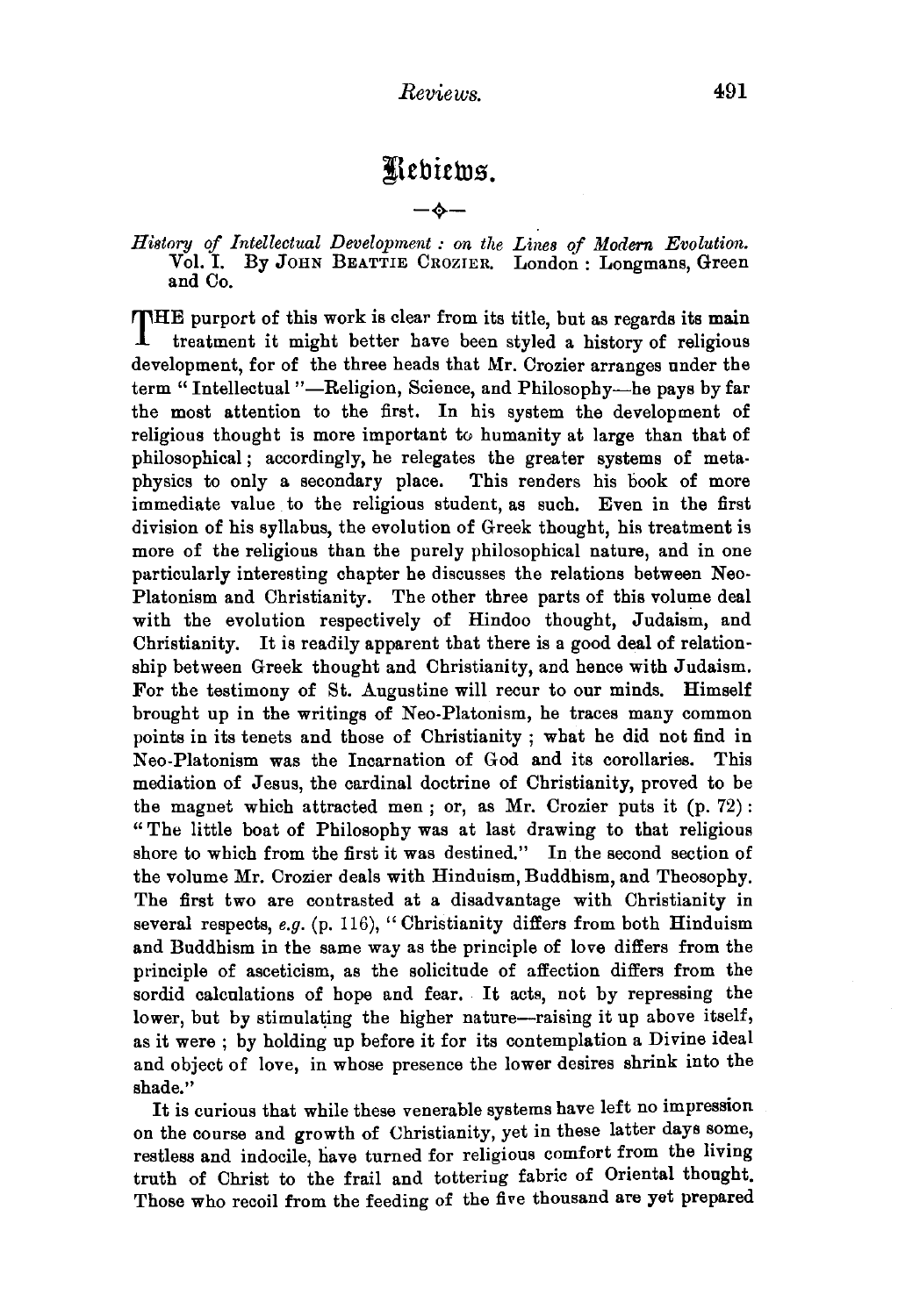to trust in Madame Blavatsky's heaven-sent cups and saucers. Such a stolid credulity baffies all arguments, and is proof against demonstration itself. Yet Theosophy supplies an indication of the craving that mankind has after religious belief, and furnishes an example of the spirit of revolt against that domination of the seven senses which some physical scientists would fain lay upon us. In that respect it is of interest. Mr. Crozier does full justice to this side of Theosophy, and yet his candid and exhaustive examination is summarized in the words  $(p. 123)$ : "Far from superseding Western modes of thought as its followers believe, it will not even be able to unite with them so as to take its place in the philosophical evolution of the future." With all its pretensions, Theosophy can do nothing for the progress or civilization of the world.

The third part is occupied with the development of Judaism, While we do not give an assent to a great many of Mr. Crozier's propositions, or acquiesce in his choice of expressions, we fully recognise the learning and ability of his argument. We would protest to some extent, however, against a characteristic which our author shares, indeed, with many other writers, but which is none the less a little unchivalrous, if we may use the term, in matters which are of the most vital importance to at least one of the sides engaged. For instance, in seeking to prove that the Jews borrowed angels from the Persian religion, Mr. Crozier remarks (p. 205): "The Jews had already taken their stories of the Creation and Deluge from "ancient Babylonian myths." What a library of controversy is concealed in that authoritative sentence, even in the question-begging predicate 'taken'!" Is this statement either sufficiently correct  $(p, 227)$ : "the Book of Daniel, which all scholars are now agreed in believing to have been written shortly after the Greeks and Syrians were driven out of Jerusalem by the Maccabees"? It does not follow that, because a theory is even very generally held, it is proved. A universal proposition is none the less dangerous to lay down because it is "up-to-date," and we do not think that an argument, otherwise really temperate and interesting, is strengthened by such assumptions.

The fourth and last part of the present volume deals with the evolution of Christianity. Mr. Crozier, instead of giving references in footnotes, prefers to tabulate his authorities at the beginning of each division, and the names certainly show an exhaustive range of reading. In the present section, for instance, are such diversely-separated writers as Dale and Didon, Renan and Ritschl, Newman and Strauss. But his own reflections evidence originality, his style is his own, and his conclusions also. Speaking broadly, there is a very great deal to welcome in his management of his theme. There is an ungrndging and splendid tribute paid to the work of the religion of Jesus in moulding the development of human happiness and culture. The impotence of the scientific spirit to effect this of itself is clearly shown. The fragrance that lingers about the memory of the Divine Founder of Christianity lends an undoubted charm to these brilliant pages, certain passages in which are positively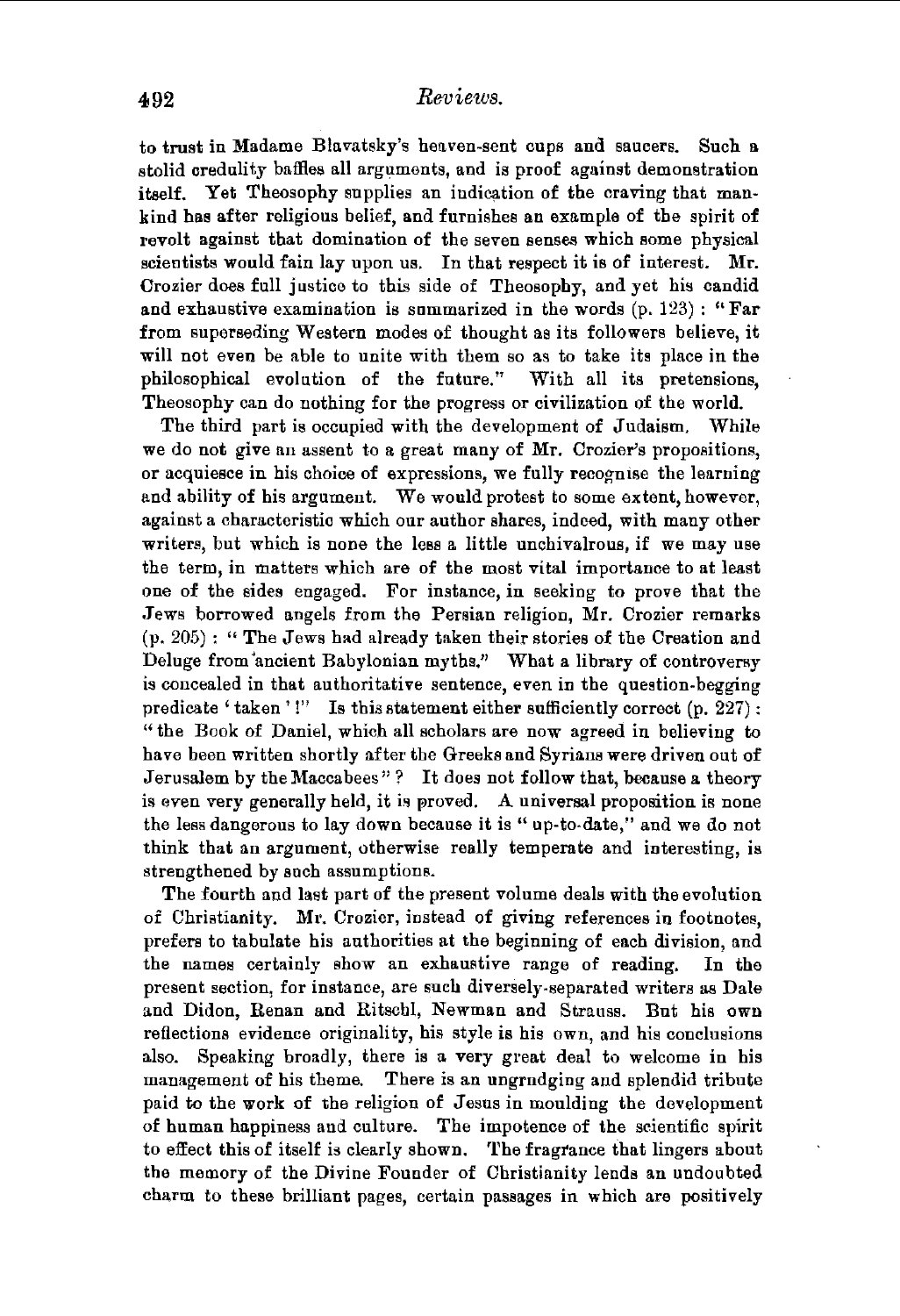enthralling. But with all this, there are also, from the conservative point of view, certain drawbacks. The principle of evolution is occasionally strained and pushed to excess. There is an indisposition to admit what seems a necessary corollary to certain evidence. For instance, Mr. Crozier nowhere, so far as we have been able to discover, expresses his belief or disbelief in our Lord's resurrection. Yet he does not shrink from saying (p. 307) : " The resurrection, in which the disciples firmly believed, following closely after, quickly reassured them." Again (p. 350): "That Jesus had been crucified, and had risen again the third day, and been seen of His disciples, Paul had heard proclaimed from the mouths of hundreds of eye-witnesses within a few years of these events." Again, Mr. Crozier himself refers (p. 354) to a certain event as taking place "very early, probably immediately after His death and resurrection." Numerous other such expressions occur, and if they can be unreservedly used, why not go the one step farther, which seems logically demanded, and speak plainly of the Resurrection as an accomplished fact? On the other hand, our author does not hesitate, on the strength of fragmentary and isolated expressions in the New Testament, to carry our Lord's *kenosis* to an extent farther than is generally thought warrantable by theologians. The chapter on Pauline Christianity is interesting, but not convincing. There is much, very much, to which no Evangelical Churchman could give his assent. Perhaps the general tone of the book may be somewhat illustrated by the following extract (p. 272) :

Then began the slow dismantling of the grand and imposing edifice which Mediaval Catholicism had erected above the simple shrine of Jesus. The first to fall was the great superstructure of dogma, ritual, and practice, which, as we have seen, had grown out of the doctrine of the Incarnation and the efficacy of Sacramental Grace, viz., the authority of the Pope, the doctrine of transubstantiation, of purgatory, the worship of images, of the Virgin, of saints and angels, of relics and the rest. These the Reformation and Calvinism rudely destroyed, but left standing for some centuries yet the old Mosaic cosmogony, with the doctrine of the Atonement resting on it; the verbal inspiration; and the belief in a of the Atonement resting on it; the verbal inspiration; and the belief in a material heaven and hell. And now that these, too, within living memory, have begun to crumble and are slowly dropping from the beliefs and imagin men, is it too much to hope that the universal cry of the new century will be "Back to Jesus !"-back to His pure and sublime spirituality, and to that morality of the spirit which, although it has to be interpreted by growing and ever-widening science and experience of the world, is itself applicable to all places and true for all time?

In any case, the book is one which commands attention. It is suggestive, stimulating, and provocative. Informed with learning, it breathes the spirit of the age ; and, bearing that in mind, one feature alone would cause us to be thankful for its testimony ; we mean its protest against Materialism and the rule of the senses, and its recognition of the domain of Religion. W. A. PURTON.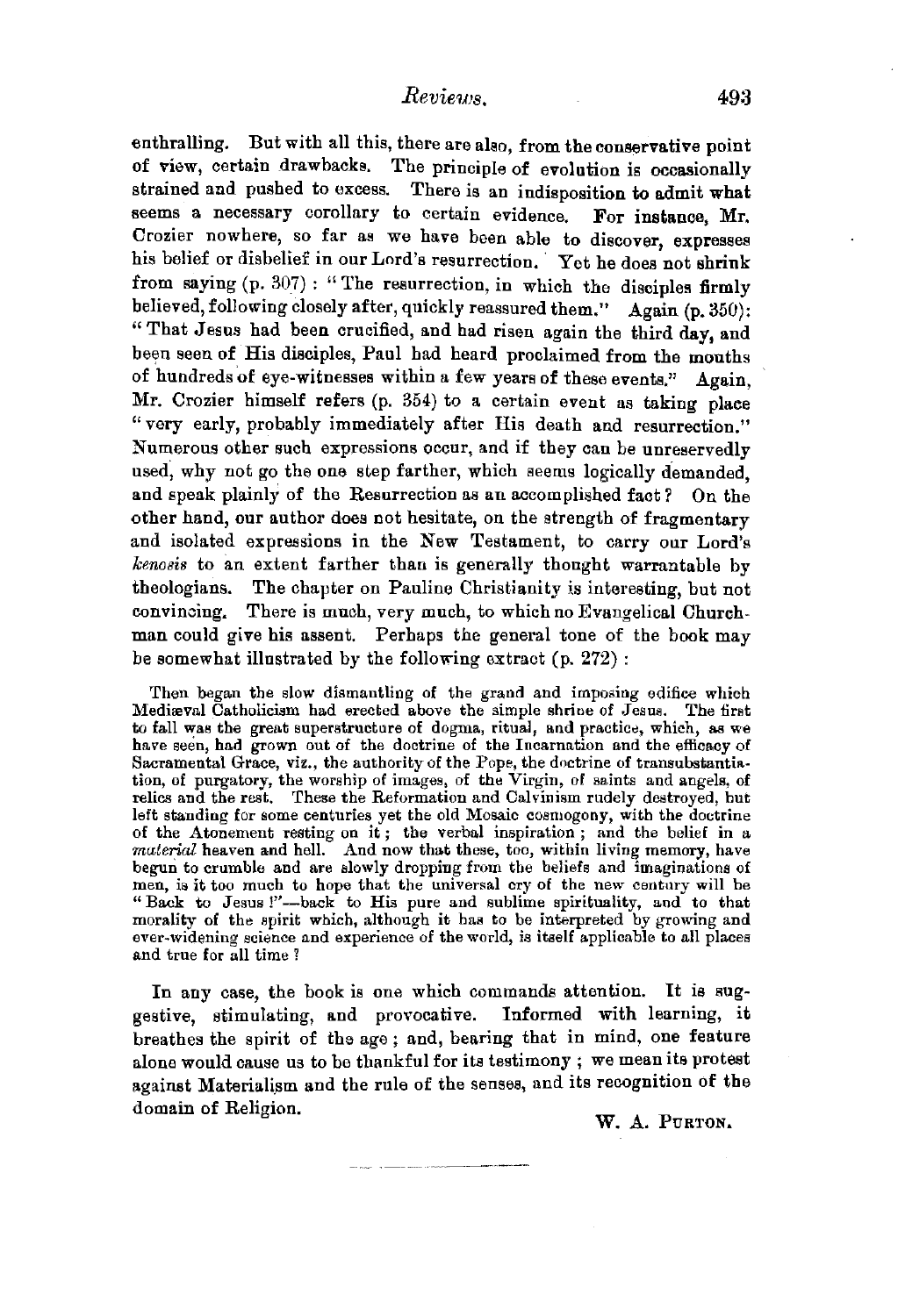## THE NEW BIBLE DICTIONARY.

## *A Dictionary of the Bible.* Edited by JAMES HASTINGS, M.A., D.D., with the assistance of JOHN A. SELBIE, M.A. Vol. I., A-FEASTS. Edinburgh, T. and T. Clark. Price 28s.

Both the editor of this new dictionary and the publishers have long ere this deserved, and no doubt won, the gratitude of all Biblical scholars and students. Dr. Hastings is the well-known editor-in-chief of the *Expoilitory Times,* a monthly publication which ranks high among the best examples of periodical literature. Messrs. T. and T. Clark, had they done nothing else worthy of note, have, by familiarizing Englishmen with the works of the modern masters of German theology, such as Kurtz, Dorner, Dillmann, and Delitzsch, laid students under a considerable debt. But they have done much more. Witness, for instance, the "International Critical Commentary," still in progress, which the firm has, with rare zeal and foresight, undertaken. But of the new dictionary we may say with truth-Finis *coronat opus*. Admirably edited, bearing the marks of patient and scholar-like revision on every page, and fully equipped with every resource which modern scientific research, whether literary or archeological, has been able to bring to bear upon the subjects handled, the book is indeed a notable contribution to our knowledge of the "Divine Library" of the Old and New Testaments.

A comparison with the well-known dictionary edited by the late Dr. William Smith will naturally be made by most readers of the more modern work. Let it be said at once that, in its day, Dr. Smith's Dictionary was an entirely excellent performance, much of whicb·is still as valuable as ever it was. Bot, as was inevitably the case, the lapse of thirty-five years has brought with it signal changes both in our knowledge of Scripture itself, and in our acquaintance with those subsidiary sources of information from which so much valuable assistance has been derived for the better understanding of the thought and feeling of early ages. In 1863 archæological research was, from some points of view, still in its infancy, nor, at that epoch, had the literary analyses of Graf, Kuenen, and Wellhausen effected that partial revolution of ideas in the religious world with which we are to-day so well acquainted. In 1863 the doctrine of Evolution had only tentatively been applied to the departments of biology and natural history ; it had still to be applied, with that remorseless logic which has characterized the scientific mind of subsequent years, to the entire fabric of human life and thought, through their endless ramifications. Thirty years ago the textual theory of a Hort, the subtle inquisitiveness of the Higher Criticism, the brilliant combination of the new in hypothesis and the old in sentiment in" Lux Mundi," were all alike undreamt of. The climate of thought-to borrow Glanvil's suggestive phraseology-has completely changed. *Tempora rnutantur, nos et mutamur in illis.* 

Hence a dictionary of the Bible, from the novel standpoint reached by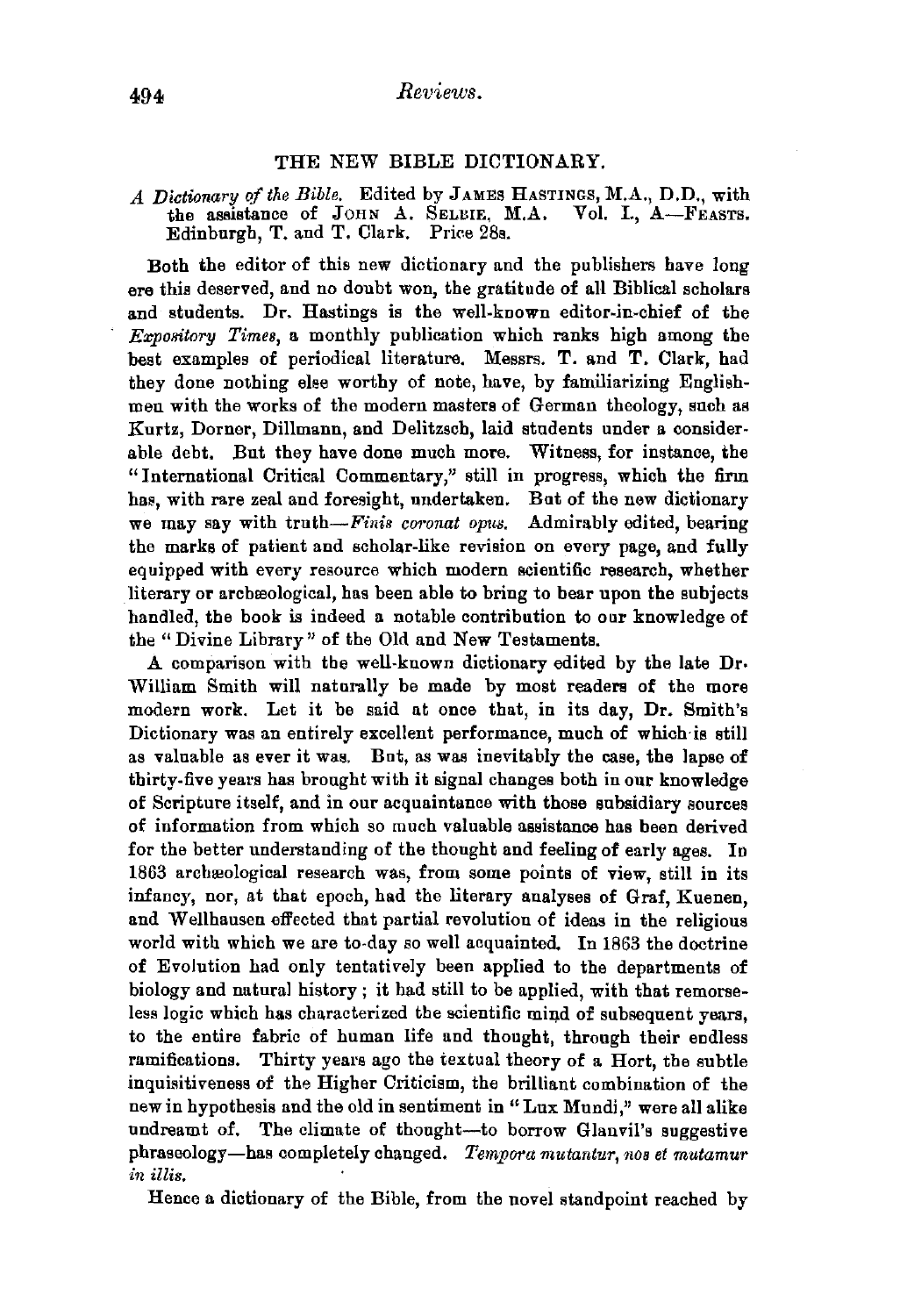## *Reviews.* 495

recent research and speculative criticism, was a desideratum-all the more so as a grand opportunity was missed, some five or six years since, of bringing Dr. Smith's work into line with modern requirements.<sup>1</sup>

The present undertaking, therefore, is unusually welcome. On the principle, we suppose, that "it never rains but it pours," yet another dictionary is announced for publication in the autumn, on similar lines to the present work, to be entitled "Encyclopædia Biblica." We rather regret this ; but perhaps students will be the gainers, from some aspects of view at any rate.

.A. review of a work like the present, if at all adequate, would at least require a stout quarto for its accomplishment. And, in point of fact, a review of a dictionary or cyclopædia is at all times an almost impossible task ; hence all that is proposed here is briefly to indicate the *scope* of the book. The value of a great work of reference is not to be calculated by a random turning over of its leaves, or even by a cautious perusal of some one article-which may or may not be thoroughly representative of the whole book-but by constantly consulting it at every turn, and on the occurrence of each fresh difficulty.

First, then, this dictionary is remarkably full-fuller, we believe, than any other work of a similar kind. To mention one admirable example of such fulness, all obsolete or rare words occurring in our English versions of the Bible have been explained and illustrated. This tasksurely no light one-has been undertaken by the editor, Dr. Hastings, who has carried it out with characteristic thoroughness.

By way of guarantee that the various articles in the dictionary may be regarded as authoritative and trustworthy, the name of the writer is appended to that article, or portion of an article, for which he is responsible. In some ways this is a net gain ; but from one point of view it is a loss. A dictionary ought to be strictly impersonal to carry full authoritative weight; but in the case of a signed article something of the personal element is intruded, to the detriment, perhaps, of authority. However, it may be true that the advantages of the present system outweigh any disadvantages it may possess ; yet we wonder whether the *Times* newspaper, for example, would carry the weight which it undoubtedly does, if the names of the writers were always attached to its leading articles ?

On the whole, the list of abbreviations employed throughout the dictionary is not so extensive as to be exasperating; still, even so, the list is sufficiently formidable. Nearly every available source of information has been ransacked, whether in books or periodicals, and the list of contributors to the work-or, rather, to vol. i.- is, on the whole, singularly representative of British scholarship at its best. But we miss the honoured names of Bishop Westcott, Dr. Gifford, Princtpal Fairbairn,

<sup>&</sup>lt;sup>1</sup> Only the first volume was re-issued in a revised state. The second and third volumes were left untouched-a strange oversight indeed !